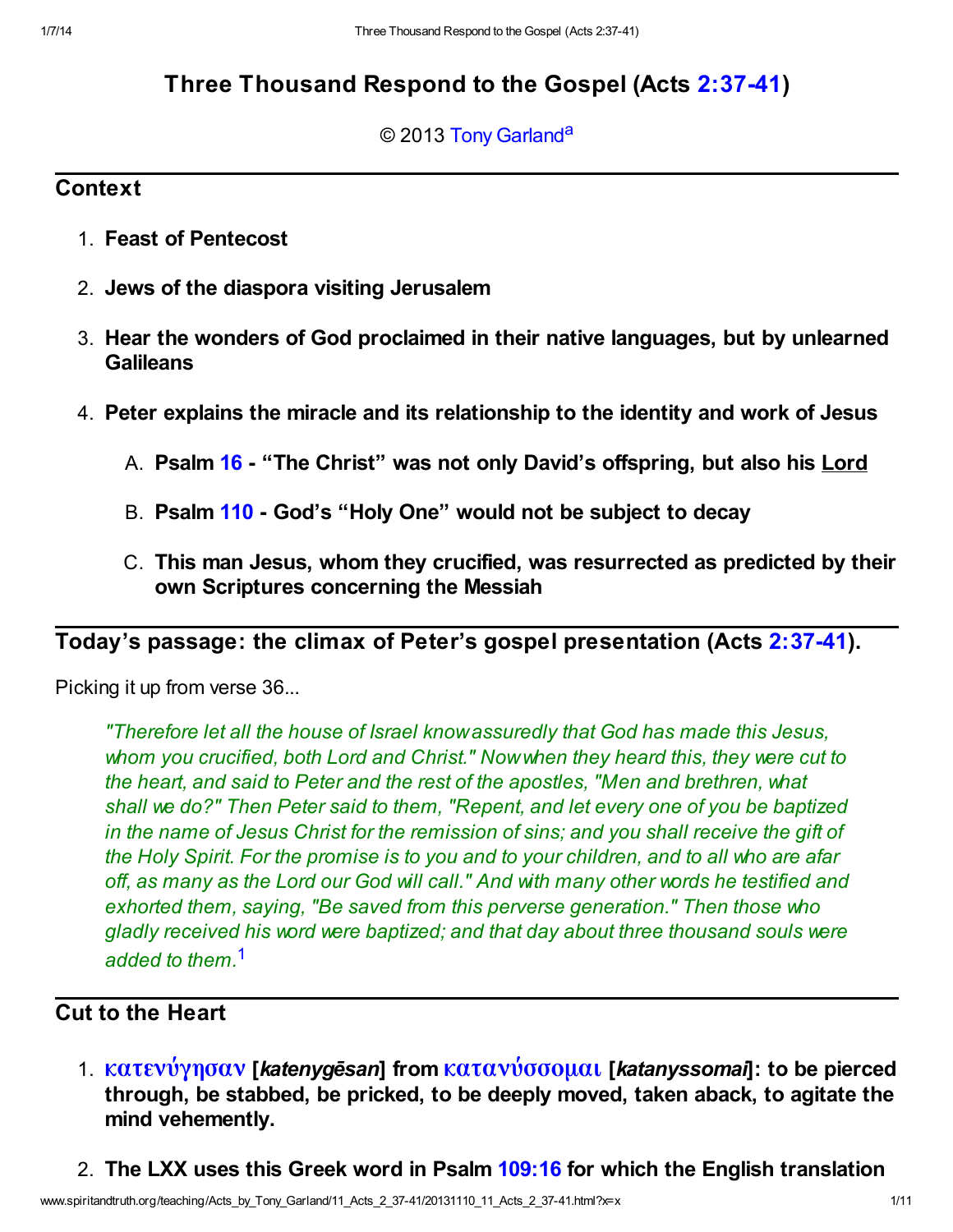<span id="page-1-1"></span><span id="page-1-0"></span>is "broken in heart"

- 3. "acutely distressed" NET <sup>[2](#page-8-1)</sup>
- 4. "came under deep conviction" HCSB [3](#page-8-2)
- 5. Response: What shall we do?
- <span id="page-1-3"></span><span id="page-1-2"></span>6. The convicting work of the Spirit
	- A. Nevertheless I tell you the truth. It is to your advantage that I go away; for if I do not go away, the Helper will not come to you; but if I depart, I will send Him to you. And when He has come, He will convict the world of sin, and of righteousness, and of judgment: of sin, because they do not believe in Me; (John [16:7-9\)](http://www.spiritandtruth.org/bibles/nasb/b43c016.htm#John_C16V7)
		- I. "Convict" is  $\hat{\epsilon} \lambda \hat{\epsilon} \gamma \xi \epsilon \mathbf{I}$  [elenxe] from  $\hat{\epsilon} \lambda \hat{\epsilon} \gamma \xi \omega$  [elenxo]: to bring to light, rebuke, expose, show one's fault.
		- II. Exell: "This is the only passage in which the Saviour has expressed the process of the Spirit's action in regenerating the world. It forms Christ's own history of the silent progress of the spiritual life. The first step in the Divine life is the sense of sin. That sense is excited by the conviction of the heart's unbelief in the Christ who died. . . . Mark the mission of the Comforter in . . . <u>awakening the</u> sense of sin."<sup>[4](#page-8-3)</sup>
		- III. Calvin: "It ought to be observed, that in this passage Christ does not speak of secret revelations, but of the power of the Spirit, which appears in the outward doctrine of the Gospel, and in the voice of men. For how comes it that the voice proceeding from the mouth of a man penetrates into the hearts, takes root there, and at length yields fruit, changing hearts of stone into hearts of flesh, and renewing men, but because the Spirit of Christ quickens it? "<sup>[5](#page-9-0)</sup>
	- B. Jesus: I have not come to call the righteous, but sinners, to repentance. (Luke [5:32](http://www.spiritandtruth.org/bibles/nasb/b42c005.htm#Luke_C5V32))
		- I. None are righteous. What Jesus is saying is that those who see themselves as sinners will be cut to the heart.
		- II. The beatitudes: blessed are the poor in spirit  $\ldots$  blessed are those who mourn . . . blessed are those who hunger and thirst for righteousness (Mat. [5:3-6](http://www.spiritandtruth.org/bibles/nasb/b40c005.htm#Mat._C5V3))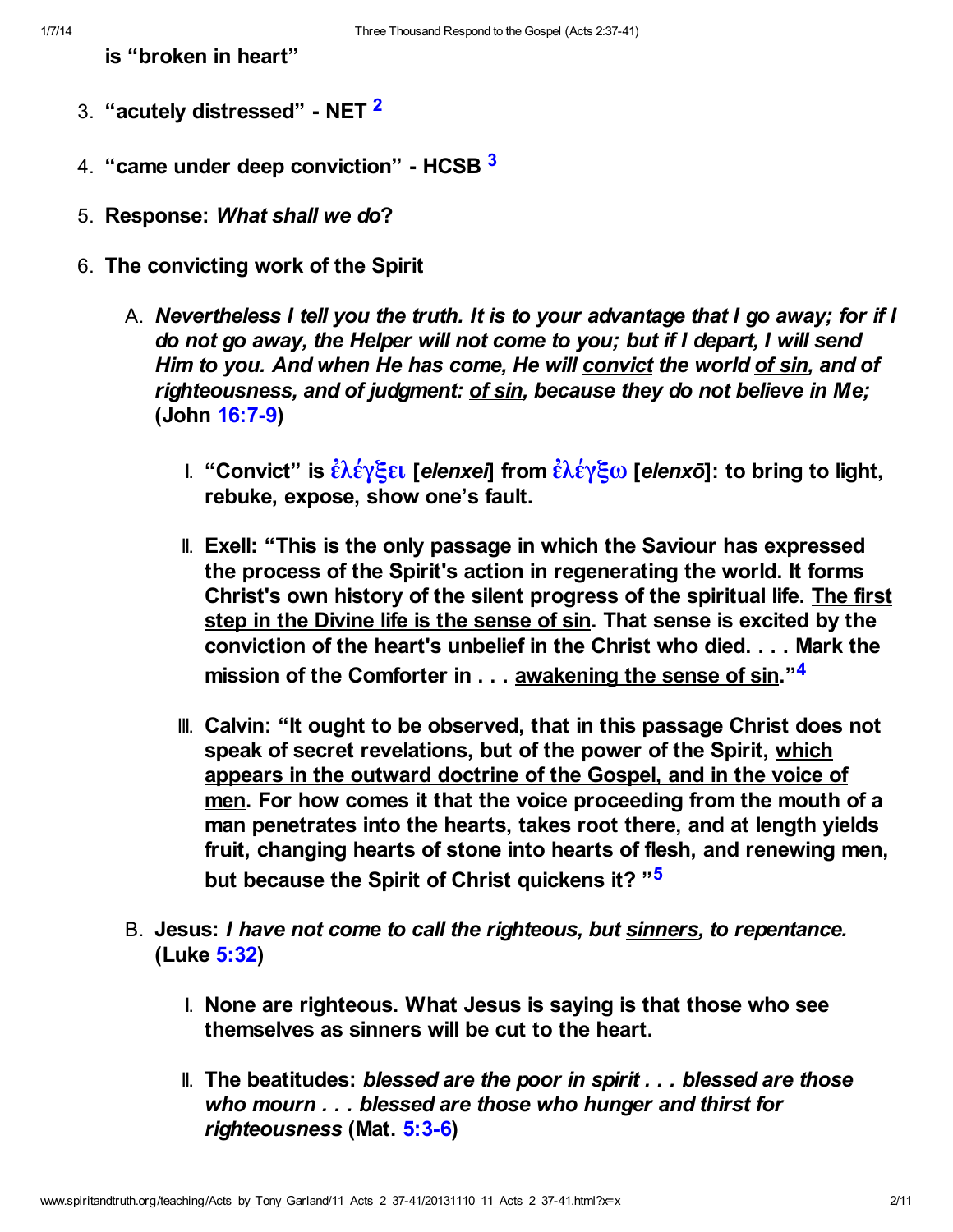- <span id="page-2-0"></span>III. Burkitt: "Learn hence . . . that the Spirit of God is the author of conviction of sin, and that all convictions of sin do either mediately or immediately flow from him."<sup>[6](#page-9-1)</sup>
- <span id="page-2-2"></span><span id="page-2-1"></span>C. Mabana Chapel Statement of Beliefs, The Doctrine of Salvation: C. God the Spirit applies [salvation] by convicting men of sin, by giving them faith to believe, and by causing them to be born again (John [3:1-7](http://www.spiritandtruth.org/bibles/nasb/b43c003.htm#John_C3V1); [16:7-11;](http://www.spiritandtruth.org/bibles/nasb/b43c016.htm#John_C16V7) Ephesians [2:8-9\)](http://www.spiritandtruth.org/bibles/nasb/b49c002.htm#Eph._C2V8). [7](#page-9-2)
- <span id="page-2-3"></span>7. Can their be true salvation where there is no conviction of sin?
	- A. Spurgeon: "In the beginning, the preacher's business is not to convert men, but the very reverse. It is idle to attempt to heal those who are not wounded, to attempt to clothe those who have never been stripped, and to make those rich who have never realized their poverty. As long as the world stands, we shall need the Holy Ghost, not only as the Comforter, but also as the Convincer, who will "reprove the world of sin, and of righteousness, and of judgment". [The Metropolitan Tabernacle Pulpit, vol. 44, p. 421.]"<sup>[8](#page-9-3)</sup>
	- B. The First Great Awakening (early 1700's, in England and America)
		- I. A spiritual awakening which occurred during the ministries of George Whitefield, Solomon Stoddard, Jonathan Edwards, John Wesley and numerous others.
		- II. Jonathan Edwards on the convicting work of the Spirit: "A faculty of reason remains since the fall, but it is greatly impaired and blinded. So natural conscience remains, but sin, in a great degree, stupefies it, and hinders it in its work. Now when God convinces a sinner, he assists his conscience against the stupefaction of sin, and helps it to do its work more freely and fully. The Spirit of God works immediately upon men's consciences. In conviction their consciences are awakened. They are convinced in their consciences. Their consciences smite them and condemn them. . . . The heart of man is not prepared to receive the mercy of God in Christ, as free and unmerited, till he is sensible of his own demerit. Indeed the soul is not capable of receiving a revelation or discovery of the redeeming grace of God in Christ, as redeeming grace, without being convinced of sin and misery. He must see his sin and misery before he can see the grace of God in redeeming him from that sin and misery."<sup>[9](#page-9-4)</sup>
		- III. Solomon Stoddard: "Some there be that do deny any necessity of the preparatory work of the Spirit of God in order to a closing with Christ. If this opinion should prevail in the land, it would give a deadly wound to religion., it would expose men to think themselves converted when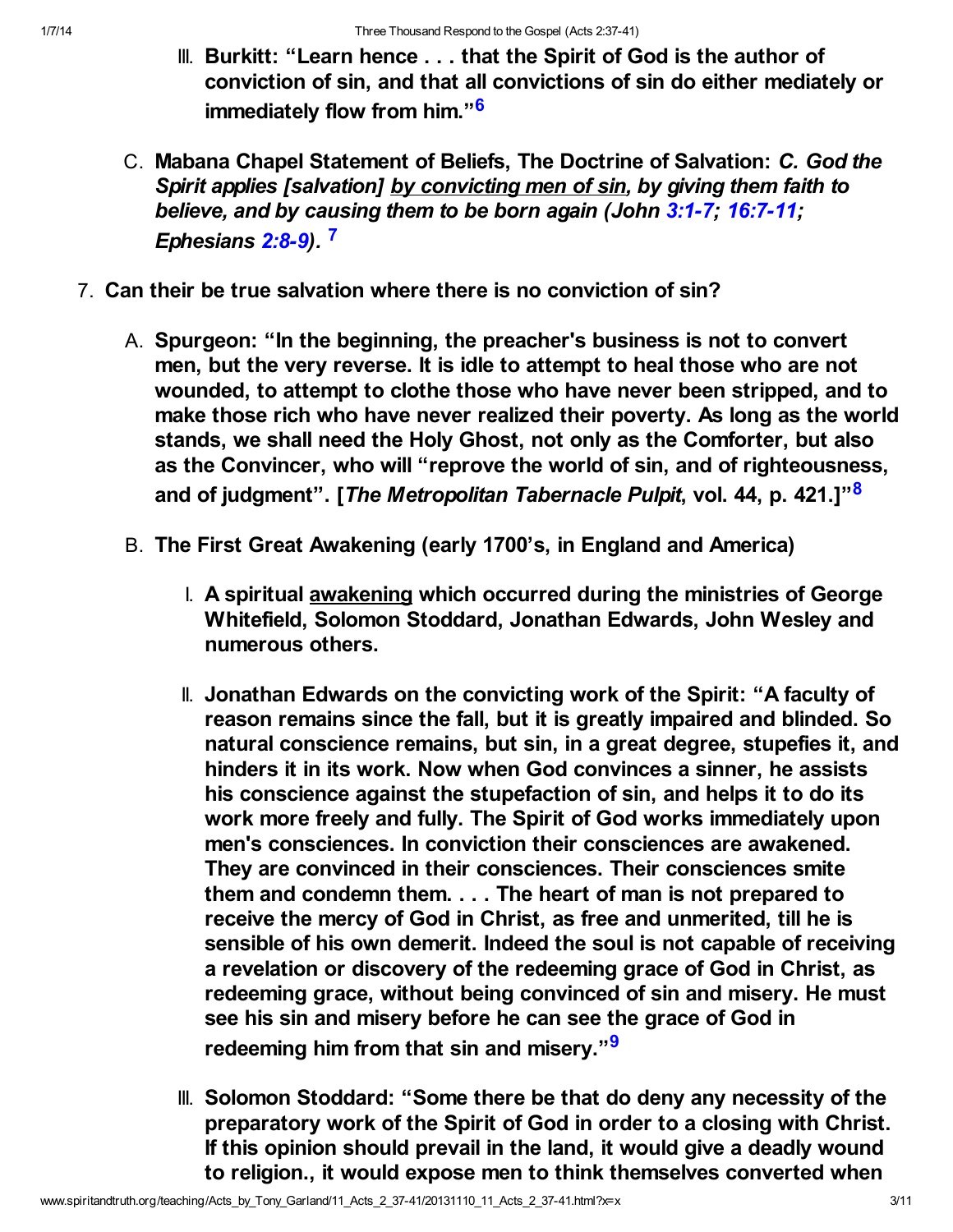they are not. A man that knows there must be a work of preparation will be careful how he encourages others [to believe] that they are in Christ; he will enquire how God has made a way for their receiving of Christ; but another that is a stranger to it, will be read to take all for gold that glitters and if we sees men religiously disposed will be speaking peace to them; he will be like the false prophets, saying, Peace, peace, where there is no peace. So men will be hardened. it is a dismal thing to give men sleepy potions and make them sleep the sleep of death. [Solomon Stoddard, A Guide to Christ<sup>[10](#page-9-5)</sup>

- <span id="page-3-0"></span>IV. Edwards' famous sermon: Sinners in the Hands of an Angry God
	- a. Church attendance was the cultural norm: congregations were made up of large numbers of the unsaved.
	- b. Based on Deuteronomy [32:35](http://www.spiritandtruth.org/bibles/nasb/b05c032.htm#Deu._C32V35): Vengeance is Mine, and recompense; Their foot shall slip in due time; For the day of their calamity is at hand, And the things to come hasten upon them. (Deu. [32:35\)](http://www.spiritandtruth.org/bibles/nasb/b05c032.htm#Deu._C32V35)
	- c. "The impact on the recently lighthearted congregation was as though they suddenly realized they were horribly doomed. "Before the sermon was done," as Stephen Williams recorded, "there was a great moaning and crying out throughout the whole house. What shall I do to be saved. Oh I am going to Hell. Oh what shall I do for Christ." Edwards, who had been building the intensity of the sermon, had to stop and ask for silence so that he could be heard. The tumult only increased as the "shrieks and cries were piercing and amazing." As Edwards waited, the wails continued, so there was no way that he might be heard. He never finished the sermon."<sup>[11](#page-9-6)</sup>
	- d. The point: the Great Awakening was a work of the Spirit through men like Edwards which brought conviction of sin—in complete agreement with Jesus' description of the ministry of the Spirit in John [16](http://www.spiritandtruth.org/bibles/nasb/b43c016.htm#John_C16V1).
- <span id="page-3-1"></span>C. The great flaw in many of today's "gospel presentations": the sanitization of the offense of the cross in order
	- I. Jesus is presented as the way to a better life, a means of healing, a path to personal fulfillment!
	- II. The personal demands of Christ, upon our moral behavior and devotion, are made light of or hardly mentioned.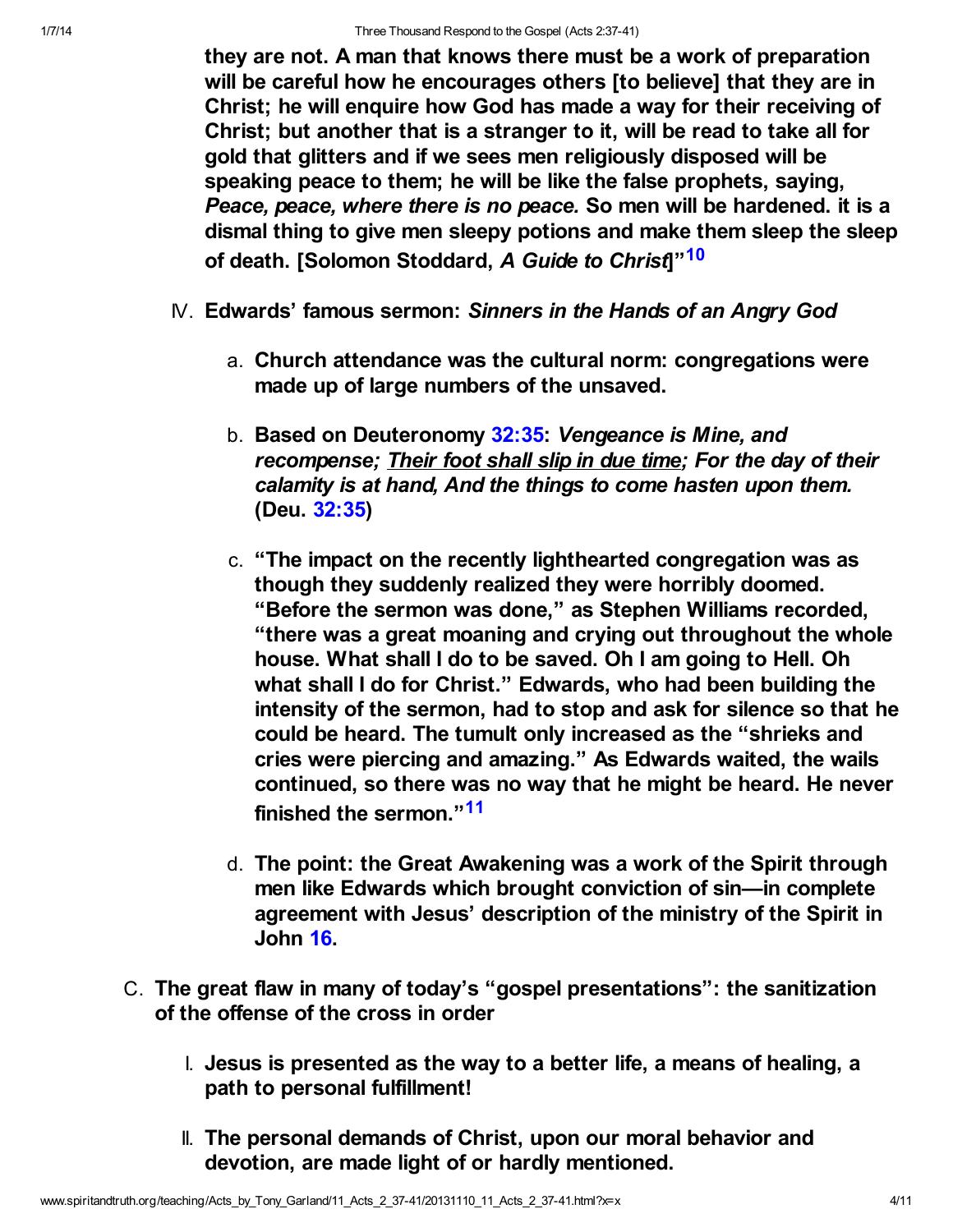- III. Gilbert Tennant: "The application of their discourses is either short, or indistinct and general. They difference not the precious from the vile . . . They comfort people people before they convince them; sow before they plow; and are busy in raising a fabric before they lay a foundation. These foolish builders do but strengthen men's carnal security by their soft, selfish, cowardly discourses. They have not the courage, or honesty, to thrust the nail of terror into sleeping souls!"<sup>[12](#page-9-7)</sup>
- <span id="page-4-0"></span>IV. What can this bring about, except a shallow, professing, unconverted "Christianity"?

## Repent!

- 1. [μετανοήσατε](http://www.spiritandtruth.org/fontsu/index.htm) [metanoesate] from [μετανοέω](http://www.spiritandtruth.org/fontsu/index.htm) [metanoeō]: change of mind, be converted
- 2. Emphasizes an inward change, in the mind, not necessarily, although there may be, an external response.
- <span id="page-4-1"></span>3. To "think differently."<sup>[13](#page-9-8)</sup> Used especially of the emotion of sorrow upon moral reflection within the mind.
- 4. Involves thought, one's will
- <span id="page-4-2"></span>5. A "decision by the whole person to turn around"<sup>[14](#page-9-9)</sup>, the thought process of the person turns to align with what God says about the nature of sin and salvation.
- <span id="page-4-4"></span><span id="page-4-3"></span>6. Repentance and faith are two sides of the same coin.
	- A. When coming to faith, repentance must be understood as part of the process by which faith results in trust in Christ.
	- B. "If conversion were likened to a coin, repentance and faith would be the 'heads and tails' [sic] of the coin. As repentance falls short of salvation without saving faith, so faith falls short of salvation if it is somehow divorced from repentance. [Elmer L. Towns, "Salvation By Grace Through Faith"]"<sup>[15](#page-9-10)</sup>
	- C. At salvation, the "coin flips over" : . . . let us go on to perfection, not laying again the foundation of repentance from dead works and of faith toward God (Heb. [6:1b](http://www.spiritandtruth.org/bibles/nasb/b58c006.htm#Heb._C6V1))<sup>[17](#page-9-11)</sup>
	- D. The gospel of John, which was written that you may believe that Jesus is the Christ, the Son of God, and that believing you may have life in His name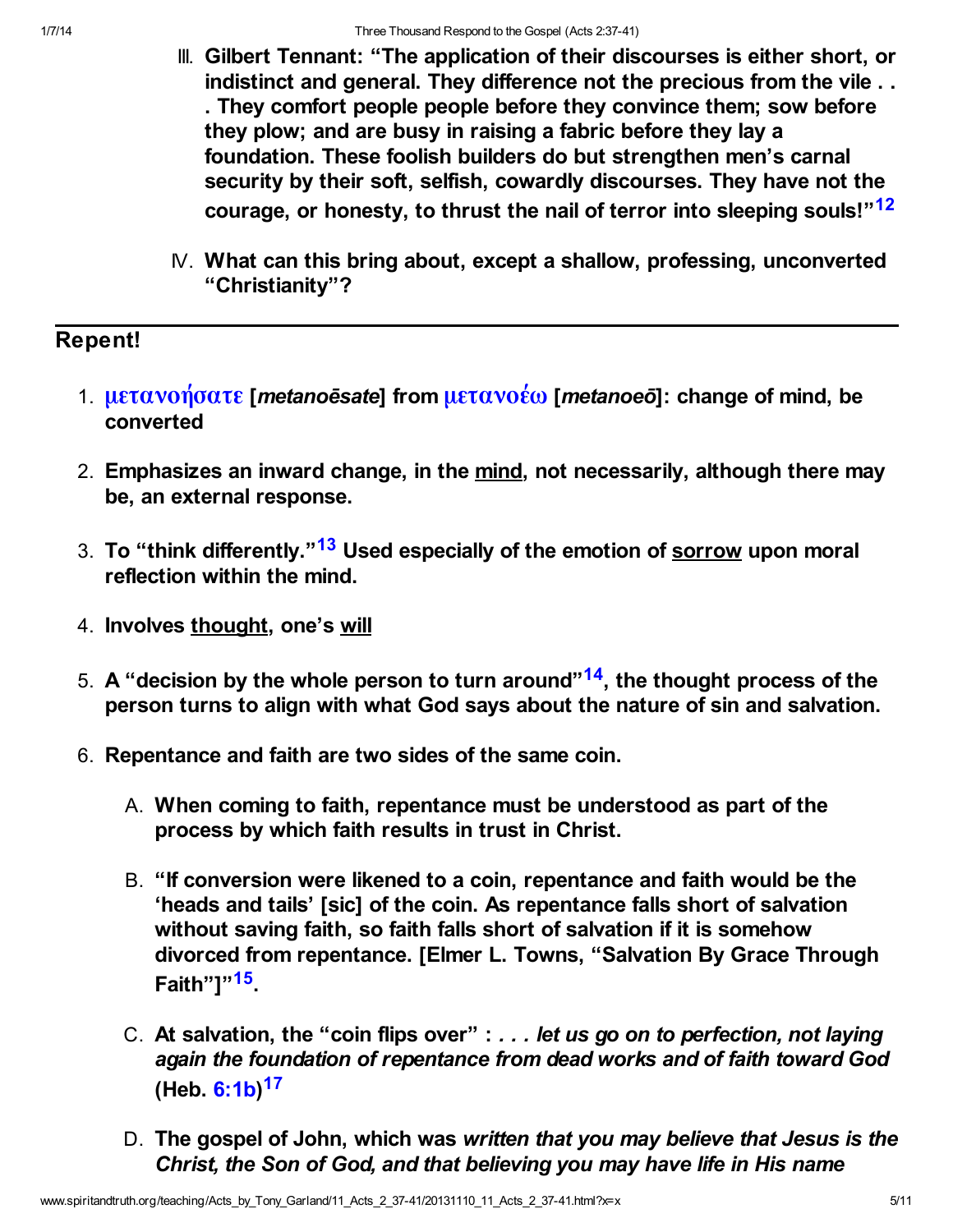<span id="page-5-0"></span>(John [20:31](http://www.spiritandtruth.org/bibles/nasb/b43c020.htm#John_C20V31)), never mentions repentance. Here is evidence that it cannot be a precondition for faith. Rather, repentance must be understood as a synonym for the change of mind which occurs when one believes.

# Be Baptized<sup>[19](#page-9-12)</sup>

- 1. An outward sign of an inward change of mind
- 2. After coming to faith
	- A. Baptismal Regeneration?
		- I. A passage which is often used in an attempt to teach that baptism is required in order to be saved
		- II. Rabbit trail, not our focus today
		- III. v. 38, when read strictly in isolation: (1) let every one of you be baptized . . . (2) for the remission of sins and (3) you shall receive the gift of the Holy Spirit.
		- IV. Notice, prior to baptism: "Repent" a synonym for faith: believing
		- V. Repent  $and \ldots$  be baptized baptism is considered as a natural step following repentance, but it is the repentance that produces salvation.
		- VI. Sequence in v. 41: those who (1) received his word were (2) baptized
- 3. Only after in-depth teaching concerning its significance?
	- A. Nice thought, but not the Biblical pattern
	- B. Ethiopian eunuch So he commanded the chariot to stand still. And both Philip and the eunuch went down into the water, and he baptized him. (Acts [8:38\)](http://www.spiritandtruth.org/bibles/nasb/b44c008.htm#Acts_C8V38)
	- C. The household of Cornelius, the centurian Can anyone forbid water, that these should not be baptized who have received the Holy Spirit just as we have? (Acts [10:47\)](http://www.spiritandtruth.org/bibles/nasb/b44c010.htm#Acts_C10V47)
	- D. The jailer at Philippi And he took them [Paul and Silas] the same hour of the night and washed their stripes. And immediately he and all his family were baptized. (Acts [16:33](http://www.spiritandtruth.org/bibles/nasb/b44c016.htm#Acts_C16V33))
	- E. The NT practice: a heartfelt response, relatively soon after coming to faith.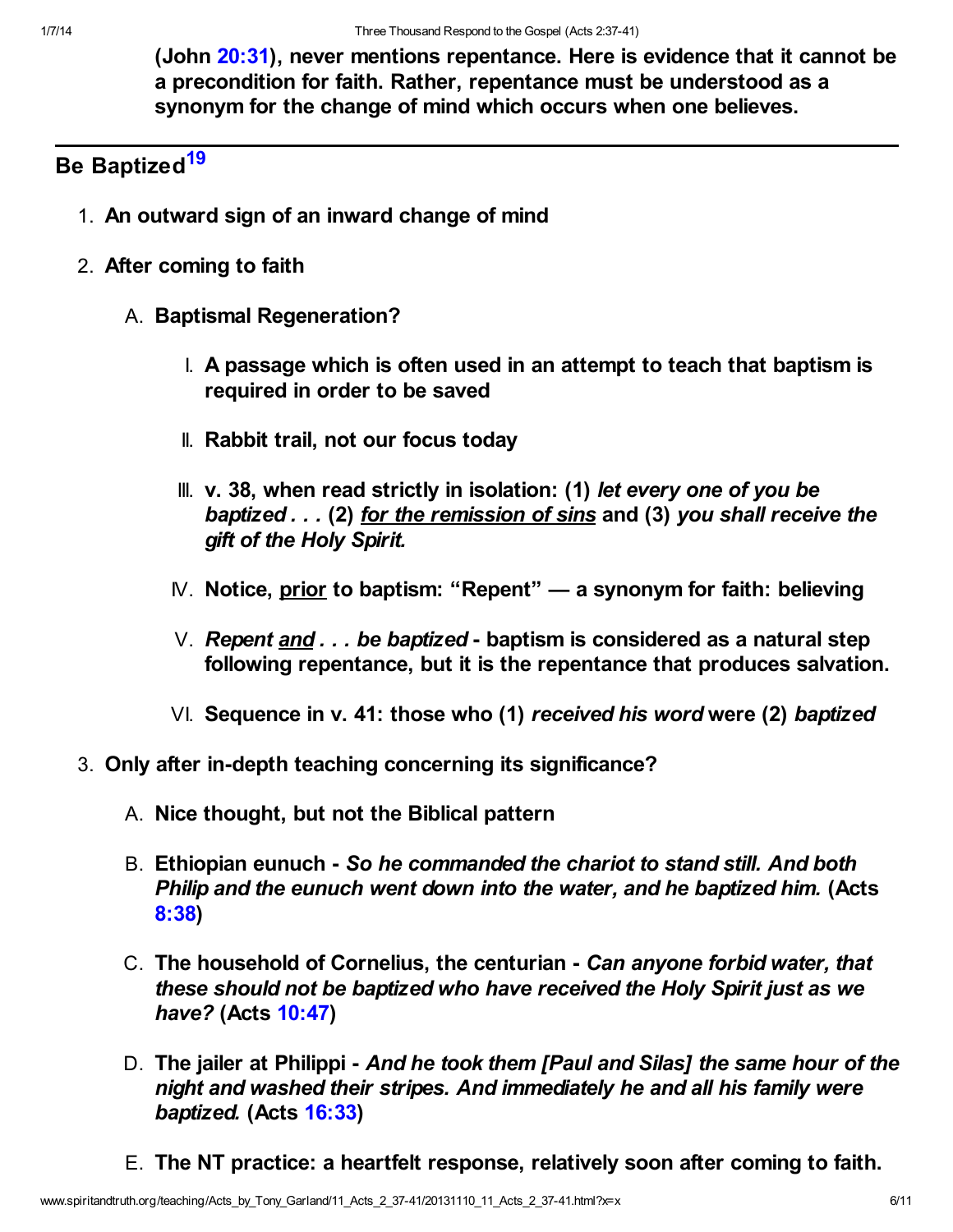- - 4. My own experience
		- A. Baptized at the age of 1 month and 4 days, in 1957 in England [SHOW CERTIFICATE]
		- B. Saved on Easter 1992, some 34 years later!
		- C. Baptized in faith on Valentines Day, 1993 almost a year later
		- D. What I wonder now, looking back: What took me so long?
	- 5. What about you? Have you been baptized since you believed upon Jesus?
		- A. If not, why not?
		- B. Is it realistic to think we will stand for Christ under persecution when we lack the courage to publicly testify of our faith by following Jesus into the waters of baptism?
		- C. If, as John emphasized, the real-world demonstration of our love of Christ is found in obedience to the commands of God, and Jesus himself submitted to baptism, can we do any less? $20$
		- D. Peter: let every one of you be baptized (Acts [2:38](http://www.spiritandtruth.org/bibles/nasb/b44c002.htm#Acts_C2V38))
		- E. Not about salvation: about demonstrating our willingness to walk in obedience to even the simple things of God.
		- F. The biblical pattern: progress in stages, as we obey and walk in what God has revealed as "the next step."
		- G. Is it realistic to assume He will lead us in greater sanctification and a deeper understanding of the things of God when we withhold our obedience in something so simple?

# <span id="page-6-0"></span>As Many as the Lord Our God will Call

- 1. The promise is  $\dots$  to as many as the Lord our God will call (Acts [2:39\)](http://www.spiritandtruth.org/bibles/nasb/b44c002.htm#Acts_C2V39)
- 2. Here we meet with the often-maligned Biblical truth concerning the divine calling of those who will be saved.
- 3. As Christianity in our age has become increasingly man-centered, so too has this truth been increasingly rejected by those who should find in it a great source of comfort.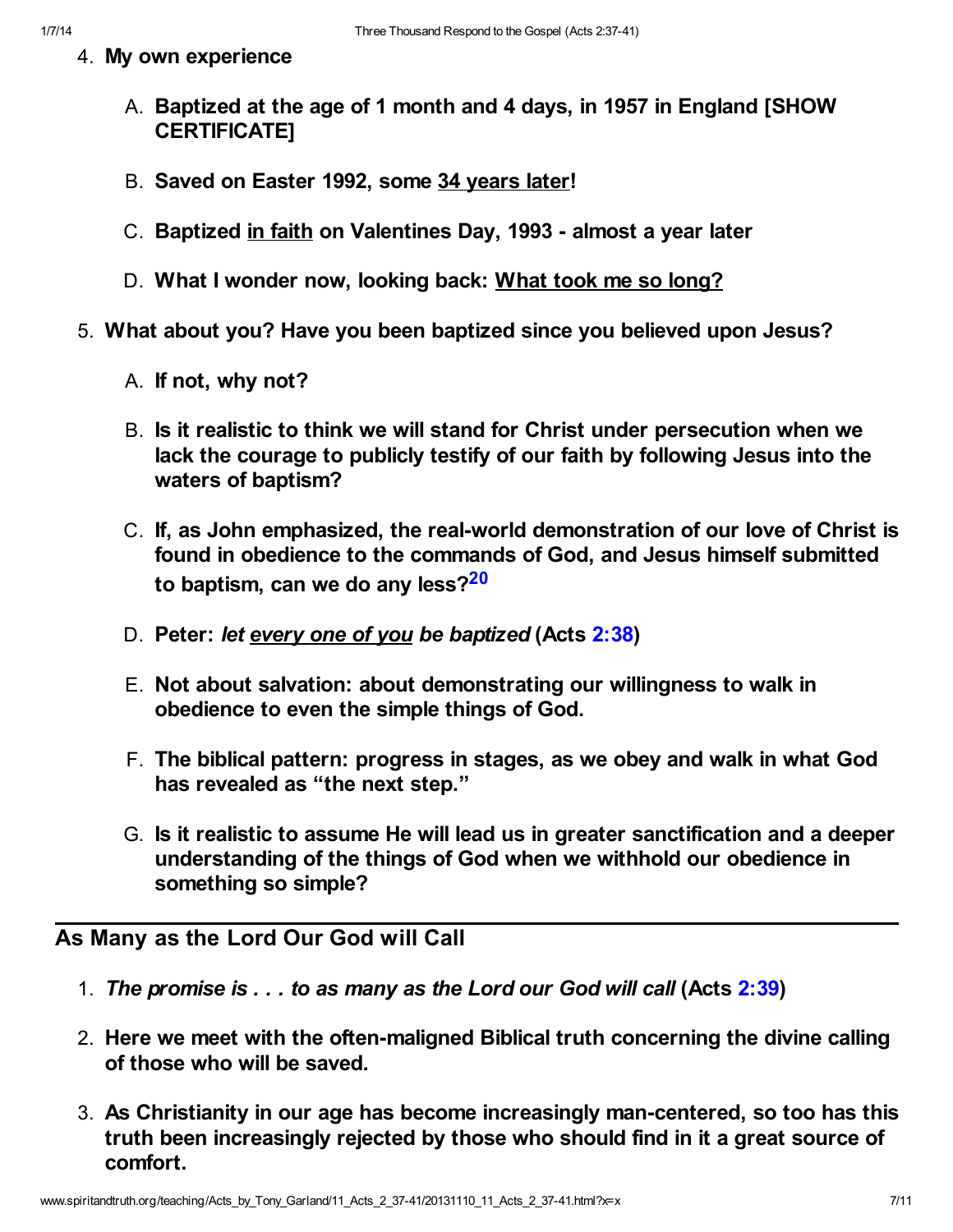- 4. A large topic with many subtleties which is often caricatured by its opponents.
- 5. I plan to deal with it more fully when we encounter another significant passage coming up in chapter 13
	- A. Now when the Gentiles heard [the gospel], they were glad and glorified the word of the Lord. And as many as had been appointed to eternal life believed. (Acts [13:48\)](http://www.spiritandtruth.org/bibles/nasb/b44c013.htm#Acts_C13V48)
- 6. Mabana Chapel Statement of Beliefs, The Doctrine of Salvation: A. God the Father planned [salvation] as He sovereignly chose some, apart from foreseen human merit or response, to be recipients of His grace from before the foundation of the world. God's election does not negate man's responsibility to believe, the Christian's responsibility to freely offer the gospel to every person, or the fact that God desires salvation to all men (John [1:12-13](http://www.spiritandtruth.org/bibles/nasb/b43c001.htm#John_C1V12); [6:37-44,](http://www.spiritandtruth.org/bibles/nasb/b43c006.htm#John_C6V37) [65](http://www.spiritandtruth.org/bibles/nasb/b43c006.htm#John_C6V65); Acts [13:48](http://www.spiritandtruth.org/bibles/nasb/b44c013.htm#Acts_C13V48); Ephesians [1:3-5;](http://www.spiritandtruth.org/bibles/nasb/b49c001.htm#Eph._C1V3) 2 Timothy [1:9;](http://www.spiritandtruth.org/bibles/nasb/b55c001.htm#2Ti._C1V9) [2:3-4](http://www.spiritandtruth.org/bibles/nasb/b55c002.htm#2Ti._C2V3))<sup>[21](#page-9-14)</sup>

# Three Thousand Souls

- <span id="page-7-0"></span>1. In a single day!
- 2. Did Jesus ever receive such a response a mass repentance to salvation?
	- A. After feeding the five thousand, Jesus said Most assuredly, I say to you, you seek Me, not because you saw the signs, but because you ate of the loaves and were filled. (John [6:26\)](http://www.spiritandtruth.org/bibles/nasb/b43c006.htm#John_C6V26)
	- B. Jesus had predicted this in association with the coming of the Spirit, Most assuredly, I say to you, he who believes in Me, the works that I do he will do also; and greater works than these he will do, because I go to My Father. (John [14:12](http://www.spiritandtruth.org/bibles/nasb/b43c014.htm#John_C14V12))
		- I. Because I go to My Father this was the precondition for the giving of the Spirit.
		- II. The greater works are empowered by the arrival of the third person of the trinity.
		- III. Not greater in magnitude, but greater in extent: the work of global evangelism through the convicting power of the indwelling Holy Spirit!
- 3. A seeker friendly message of accommodation? NOT!
- 4. Those who gladly received his word no need for cajoling, coercion, manipulating.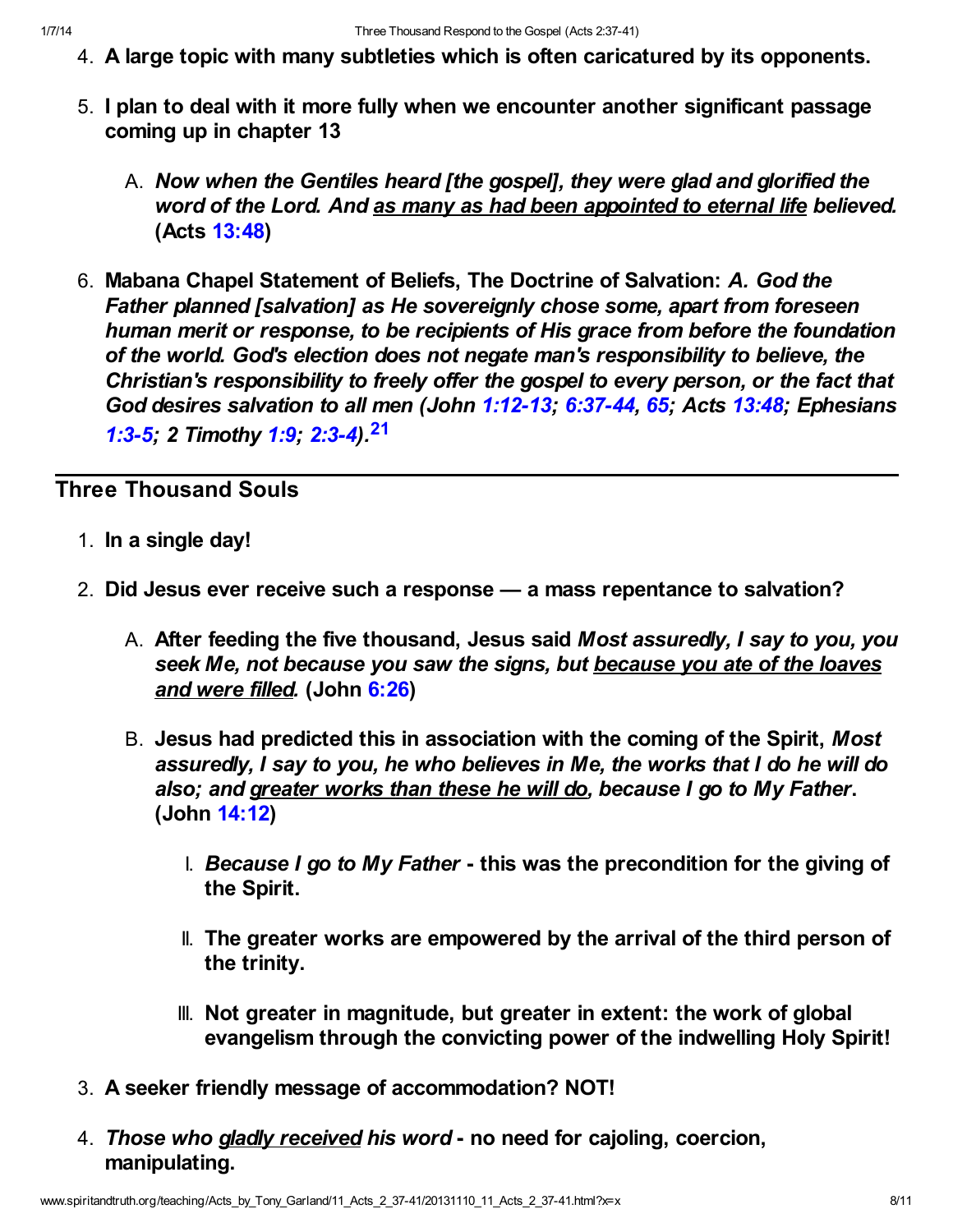- 5. Received the gift of the Holy Spirit
	- A. The Promise of the Father the promise is to you and to your children, and to all who are afar off  $\dots$  (Acts [2:39\)](http://www.spiritandtruth.org/bibles/nasb/b44c002.htm#Acts_C2V39)
	- B. The Promise of the Father == Spirit baptism (Acts [1:4-5](http://www.spiritandtruth.org/bibles/nasb/b44c001.htm#Acts_C1V4))
	- C. Peter indicated they shall receive the gift of the Holy Spirit (Acts [2:38](http://www.spiritandtruth.org/bibles/nasb/b44c002.htm#Acts_C2V38)) yet no mention is made of corresponding signs as those that occurred earlier in the chapter at the initial pouring forth of the Spirit upon the disciples.

## Summary

- 1. The very first evangelistic presentation of the newly-born Church establishes the pattern for preaching during this age.
- 2. The gospel will only be understood as "good news," which is what the term "gospel" means, to the degree it is presented in concert with the bad news of our universally fallen state before a Holy God.
- 3. True salvation is a work of the Holy Spirit as he convicts men of sin, righteousness, and judgment. Any attempt to divert or dilute these core elements from the gospel message will only interfere with the work of the Spirit in the hearts of men.
- 4. After coming to faith, believers should follow the example of their Lord by descending into the waters of baptism as an external witness of the change God has wrought within their heart.

<span id="page-8-4"></span>

#### Endnotes:

- <span id="page-8-0"></span>[1.](#page-0-0) NKJV, Acts [2:36-41](http://www.spiritandtruth.org/bibles/nasb/b44c002.htm#Acts_C2V36)
- <span id="page-8-1"></span>[2.](#page-1-0) Ref-0014, Acts [2:37](http://www.spiritandtruth.org/bibles/nasb/b44c002.htm#Acts_C2V37)
- <span id="page-8-2"></span>[3.](#page-1-1) Ref-0304, Acts [2:37](http://www.spiritandtruth.org/bibles/nasb/b44c002.htm#Acts_C2V37)
- <span id="page-8-3"></span>[4.](#page-1-2) Ref-1280, John [16:8](http://www.spiritandtruth.org/bibles/nasb/b43c016.htm#John_C16V8)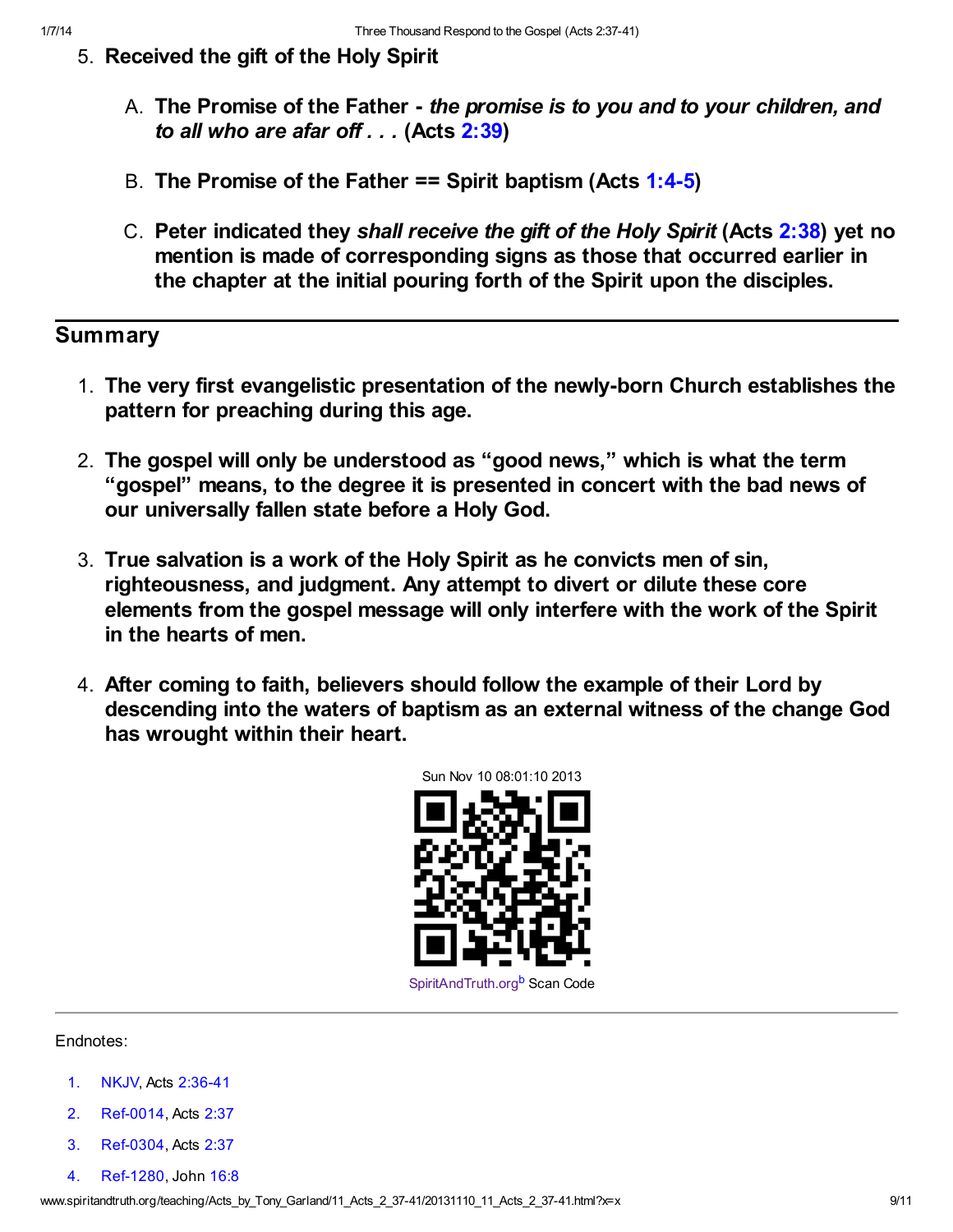- <span id="page-9-0"></span>[5.](#page-1-3) Ref-0696, John [16:8](http://www.spiritandtruth.org/bibles/nasb/b43c016.htm#John_C16V8)
- <span id="page-9-1"></span>[6.](#page-2-0) Ref-1347, John [16:8](http://www.spiritandtruth.org/bibles/nasb/b43c016.htm#John_C16V8)
- <span id="page-9-2"></span>[7.](#page-2-1)<http://www.mabanachapel.org/beliefs.html>, accessed 20131109.
- <span id="page-9-3"></span>[8.](#page-2-2) Ref-0933, 206
- <span id="page-9-4"></span>[9.](#page-2-3) Ref-1289, 62,70
- <span id="page-9-5"></span>[10.](#page-3-0) Ref-1302, 131
- <span id="page-9-6"></span>[11.](#page-3-1) Ref-1348, 220-221
- <span id="page-9-7"></span>[12.](#page-4-0) Ref-1302, 133
- <span id="page-9-8"></span>[13.](#page-4-1) Ref-1346, 1233
- <span id="page-9-9"></span>[14.](#page-4-2) Ref-1206, 367
- <span id="page-9-10"></span>[15.](#page-4-3) Ref-0055, Vol. 7 No. 20, March 2003, p. 33
- <span id="page-9-16"></span>[16.](#page-9-15) Ref-1206, 367
- <span id="page-9-15"></span><span id="page-9-11"></span>[17.](#page-4-4) "Conversion is turning from evil (Acts [8:22;](http://www.spiritandtruth.org/bibles/nasb/b44c008.htm#Acts_C8V22) 2Cor. [12:21;](http://www.spiritandtruth.org/bibles/nasb/b47c012.htm#2Cor._C12V21) Rev. [2:21-22\)](http://www.spiritandtruth.org/bibles/nasb/b66c002.htm#Rev._C2V21) to God (Acts [20:21;](http://www.spiritandtruth.org/bibles/nasb/b44c020.htm#Acts_C20V21) [26:20](http://www.spiritandtruth.org/bibles/nasb/b44c026.htm#Acts_C26V20); Rev. [16:9\)](http://www.spiritandtruth.org/bibles/nasb/b66c016.htm#Rev._C16V9). In Acts [3:19](http://www.spiritandtruth.org/bibles/nasb/b44c003.htm#Acts_C3V19) and 26:20 metanoeō and eipstrephō are placed side by side; metanoeō describes the turning from evil and epistrephō the turning to God."[16](#page-9-16)
- <span id="page-9-18"></span>[18.](#page-9-17) Ref-1349, 42-44
- <span id="page-9-12"></span>[19.](#page-5-0) "Times without number it has been urged, and as often refuted, that three thousand men could not have been baptized (immersed) during the remainder of that day, and with the supply of water accessible in Jerusalem. It is true that there is no running stream in the vicinity of the city, and there never has been, suitable for the purpose; but from a time long prior to the birth of Jesus the city has been supplied with artificial pools in which the ordinance could be administered even to such a multitude. At the present day, the only one of these which remains entirely suitable for the purpose, and which has been so used in modern times by missionaries, is the pool of Siloam, situated in the valley immediately south of the temple enclosure. . . . The pool now called Upper Gihon . . . is at present the next most suitable place. . . . But the most suitable of all the ancient pools is the one now called Lower Gihon by Europeans, but called the Pool of the Sultan, on account of its size, by the natives. . . . Since a knowledge of these facilities for baptizing in ancient Jerusalem has been spread abroad by the writings of explorers within our own generation, it has become inexcusable in any person of intelligence to raise the objection which we have been considering"[18](#page-9-18)
- <span id="page-9-17"></span><span id="page-9-13"></span>[20.](#page-6-0) Concerning love demonstrated through obedience: Isa. [50:10](http://www.spiritandtruth.org/bibles/nasb/b23c050.htm#Isa._C50V10); Luke [6:46](http://www.spiritandtruth.org/bibles/nasb/b42c006.htm#Luke_C6V46); John [14:15-24](http://www.spiritandtruth.org/bibles/nasb/b43c014.htm#John_C14V15); [15:10](http://www.spiritandtruth.org/bibles/nasb/b43c015.htm#John_C15V10)[,14;](http://www.spiritandtruth.org/bibles/nasb/b43c015.htm#John_C15V14) Acts [5:32;](http://www.spiritandtruth.org/bibles/nasb/b44c005.htm#Acts_C5V32) 1Jn. [3:24](http://www.spiritandtruth.org/bibles/nasb/b62c003.htm#1Jn._C3V24); [5:2-3](http://www.spiritandtruth.org/bibles/nasb/b62c005.htm#1Jn._C5V2); 2Jn. [1:6.](http://www.spiritandtruth.org/bibles/nasb/b63c001.htm#2Jn._C1V6)
- <span id="page-9-14"></span>[21.](#page-7-0)<http://www.mabanachapel.org/beliefs.html>, accessed 20131109.

#### Sources:

NKJV Unless indicated otherwise, all Scripture references are from the New King James Version, copyright © 1982 by Thomas Nelson, Inc. Used by permission. All rights reserved.

Ref-0014 New English Bible, electronic edition (Dallas, TX: Biblical Studies Press, 1998). [\[www.bible.org\]](http://www.bible.org/).

- Ref-0055 Mal O. Couch, ed., The Conservative Theological Journal (Fort Worth, TX: Tyndale Theological Seminary, n.d.). [[www.tyndale.edu](http://www.tyndale.edu/)].
- Ref-0304 The Holy Bible : Holman Christian standard version. 2003. Nashville: Holman Bible Publishers.

Ref-J. Calvin Calvin's Commentaries (Albany, OR: Ages Software, 1998).

0696